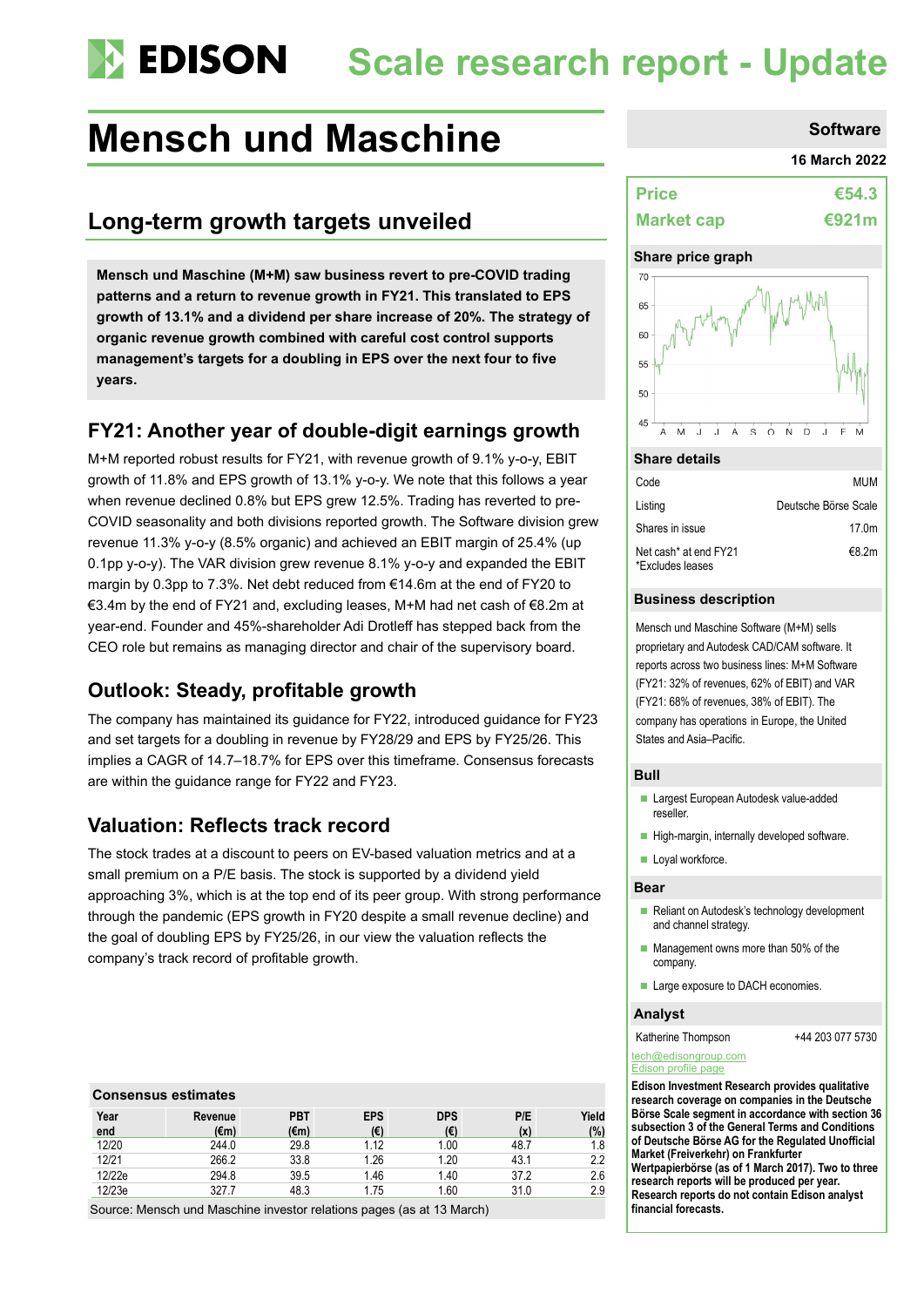

# **Review of FY21 results**

Mensch und Maschine (M+M) reported a robust set of results for FY21. The company reported revenue growth of 9.1% y-o-y and, due to good cost control, this translated to operating profit growth of 11.8% and EPS growth of 13.1%. The company moved from a net debt position (before finance leases) to a net cash position by the end of the year and increased the dividend per share by 20% y-o-y. The company noted that seasonality in FY21 was more like FY19, reverting to pre-COVID patterns of trading.

#### **Exhibit 1: FY21 results highlights**

|                                        | <b>FY21</b> |             |         |
|----------------------------------------|-------------|-------------|---------|
| €m                                     |             | <b>FY20</b> | y-o-y   |
| Revenues                               | 266.2       | 244.0       | 9.1%    |
| Gross profit                           | 138.4       | 128.0       | 8.2%    |
| <b>EBITDA</b>                          | 44.4        | 40.3        | 10.2%   |
| Operating profit                       | 34.7        | 31.0        | 11.8%   |
| Net income after minority interest     | 21.3        | 18.7        | 13.9%   |
| EPS $(E)$                              | 1.26        | 1.12        | 13.1%   |
| Net cash (excluding leases)/(net debt) | 8.2         | (3.2)       | N/A     |
| Dividend per share $(\epsilon)$        | 1.2         | 1.0         | 20.0%   |
| Gross margin                           | 52.0%       | 52.4%       | $-0.4%$ |
| <b>EBITDA</b> margin                   | 16.7%       | 16.5%       | 0.2%    |
| Operating margin                       | 13.0%       | 12.7%       | 0.3%    |
| Source: M+M                            |             |             |         |

## **Divisional performance**

The **Software** division grew revenue 11.3% y-o-y, after 0.7% growth in FY20. Compared to FY19, revenue was 12.1% higher. EBIT grew 11.6% y-o-y and the EBIT margin expanded by 0.1pp to 25.4%. The company noted that it acquired a Dutch OPEN MIND reseller at the start of FY21 for €2.6m. The acquired business contributed revenue of €2.16m and PBT of €0.62m, which implies divisional organic revenue growth of 8.5% y-o-y and EBIT growth of c 8.3% y-o-y in FY21.

The **VAR** division grew revenue 8.1% y-o-y after a 1.5% decline in FY20; growth versus FY19 was 6.5%. EBIT grew 12.1% y-o-y resulting in margin expansion of 0.3pp to 7.3%.

|                      | . .         |             |         |                    |             |             |       |
|----------------------|-------------|-------------|---------|--------------------|-------------|-------------|-------|
| €m                   | <b>FY21</b> | <b>FY20</b> | y-o-y   |                    | <b>FY21</b> | <b>FY20</b> | y-o-y |
| Revenue              |             |             |         | <b>EBIT</b>        |             |             |       |
| Software             | 84.2        | 75.6        | 11.3%   | Software           | 21.4        | 19.1        | 11.6% |
| <b>VAR</b>           | 182.0       | 168.4       | 8.1%    | <b>VAR</b>         | 13.3        | 11.9        | 12.1% |
| <b>Total</b>         | 266.2       | 244.0       | 9.1%    | <b>Total</b>       | 34.7        | 31.0        | 11.8% |
| Gross profit         |             |             |         | <b>EBIT</b> margin |             |             |       |
| Software             | 76.1        | 68.8        | 10.6%   | Software           | 25.4%       | 25.3%       | 0.1%  |
| <b>VAR</b>           | 62.3        | 59.1        | 5.4%    | <b>VAR</b>         | 7.3%        | 7.1%        | 0.3%  |
| <b>Total</b>         | 138.4       | 128.0       |         | 8.2% Total         | 13.0%       | 12.7%       | 0.3%  |
| Gross margin         |             |             |         |                    |             |             |       |
| Software             | 90.5%       | 91.1%       | $-0.6%$ |                    |             |             |       |
| <b>VAR</b>           | 34.2%       | 35.1%       | $-0.9%$ |                    |             |             |       |
| Total                | 52.0%       | 52.4%       | $-0.4%$ |                    |             |             |       |
| $\sim$ $\sim$ $\sim$ |             |             |         |                    |             |             |       |

#### **Exhibit 2: Divisional performance**

Source: M+M

While 55% of gross profit was generated by the Software division and 45% by the VAR division, the company also provided further detail on how gross profit was distributed by vertical:

 55% from manufacturing: this includes the Software division's hyperMILL CAM software (c 40%) and the VAR division's digitisation and training based on eXs, customX and PDM booster for a variety of manufacturing applications.

 35% from architecture/construction/engineering (AEC): this includes the Software division's DATAflor software for gardening/landscaping/earthworks and SOFiSTiK software for civil engineering, bridge, tunnel and building design, as well as the VAR division's BIM booster solution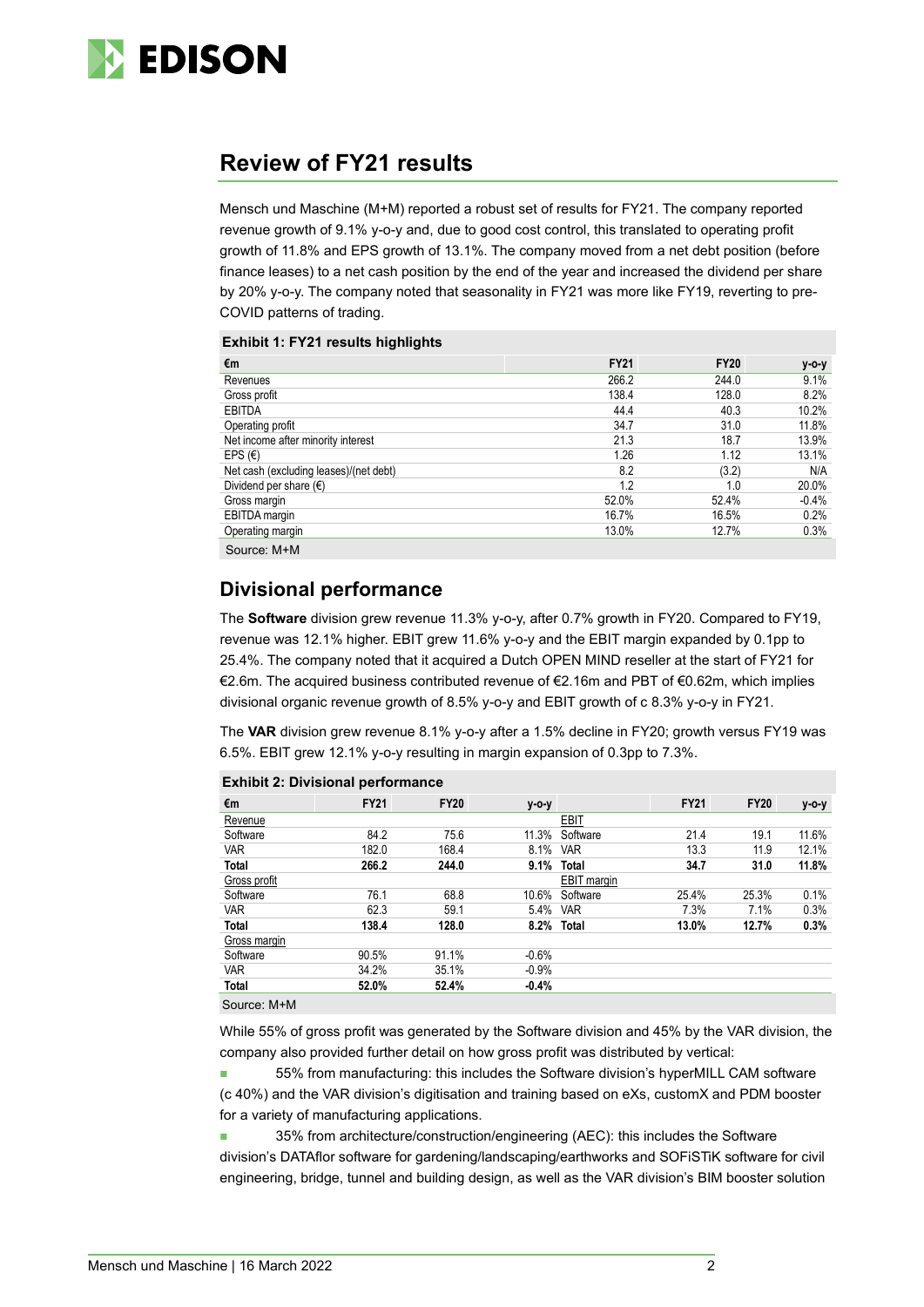

and BIM Ready training for structural and civil engineering, building services and facilities management.

10% hybrid manufacturing and AEC: this includes MapEdit, eXs and customX solutions.

## **Management change**

Adi Drotleff, founder of M+M and 45% shareholder, has stepped back from the CEO role with effect from the start of the year. This formalises his transition from the operational side of the business to a more strategic role. He continues to hold the role of managing director and chairman of the supervisory board. The company will be managed by the COO Christoph Aschenbrenner and CFO Markus Pech.

# **Outlook and estimates**

The company outlined its targets in the short and longer term. The expectations for FY22 are unchanged; for FY23, the company has introduced targets for 20–30c growth in EPS and 15–25c growth in DPS. Management also expects to double revenue by FY28/29 and to double EPS more quickly, by FY25/26. This implies a revenue CAGR of 8.2–9.4% and an EPS CAGR of 14.7–18.7% within those timeframes.

#### **Exhibit 3: Management guidance**

|                          | <b>FY22</b>      | <b>FY23</b> | FY25/26 | FY28/29           |
|--------------------------|------------------|-------------|---------|-------------------|
| Revenue                  | Growth 8-12% pa  |             |         | $> \epsilon 500m$ |
| Gross profit             | Growth 8-12% pa  |             |         |                   |
| EBIT                     | Growth 14-20% pa |             |         |                   |
| <b>EPS</b>               | $+18 - 24c$      | $+20-30c$   | >250c   |                   |
| Dividend per share (DPS) | $+15-20c$        | $+15-25c$   |         |                   |

Source: M+M

Prior to the full FY21 results being announced, consensus forecasts were in line with current company guidance.

#### **Exhibit 4: Consensus forecasts**

| €m               | FY22e | FY23e |
|------------------|-------|-------|
| Revenues         | 294.8 | 327.7 |
| Revenue growth   | 10.8% | 11.2% |
| EBITDA           | 50.4  | 59.4  |
| EBITDA margin    | 17.1% | 18.1% |
| EBIT             | 40.3  | 48.9  |
| EBIT margin      | 13.7% | 14.9% |
| EPS $(\epsilon)$ | 1.46  | 1.75  |
| DPS $(E)$        | 1.40  | 1.60  |
|                  |       |       |

Source: Company investor relations pages, as at 13 March (prior to publication of FY21 results)

# **Valuation**

The stock is essentially flat over the last 12 months, having reached a peak of €68.5 in September before the market started shifting from growth to value stocks and the war in Ukraine further weighed on share prices. The shares trade at a discount to peers on EV-based valuation metrics and at a small premium on a P/E basis, in our view reflecting the fact that the company's operating margins are at the lower end of its peer group due to the VAR side of the business. The stock is supported by a dividend yield approaching 3%, which is at the top end of its peer group.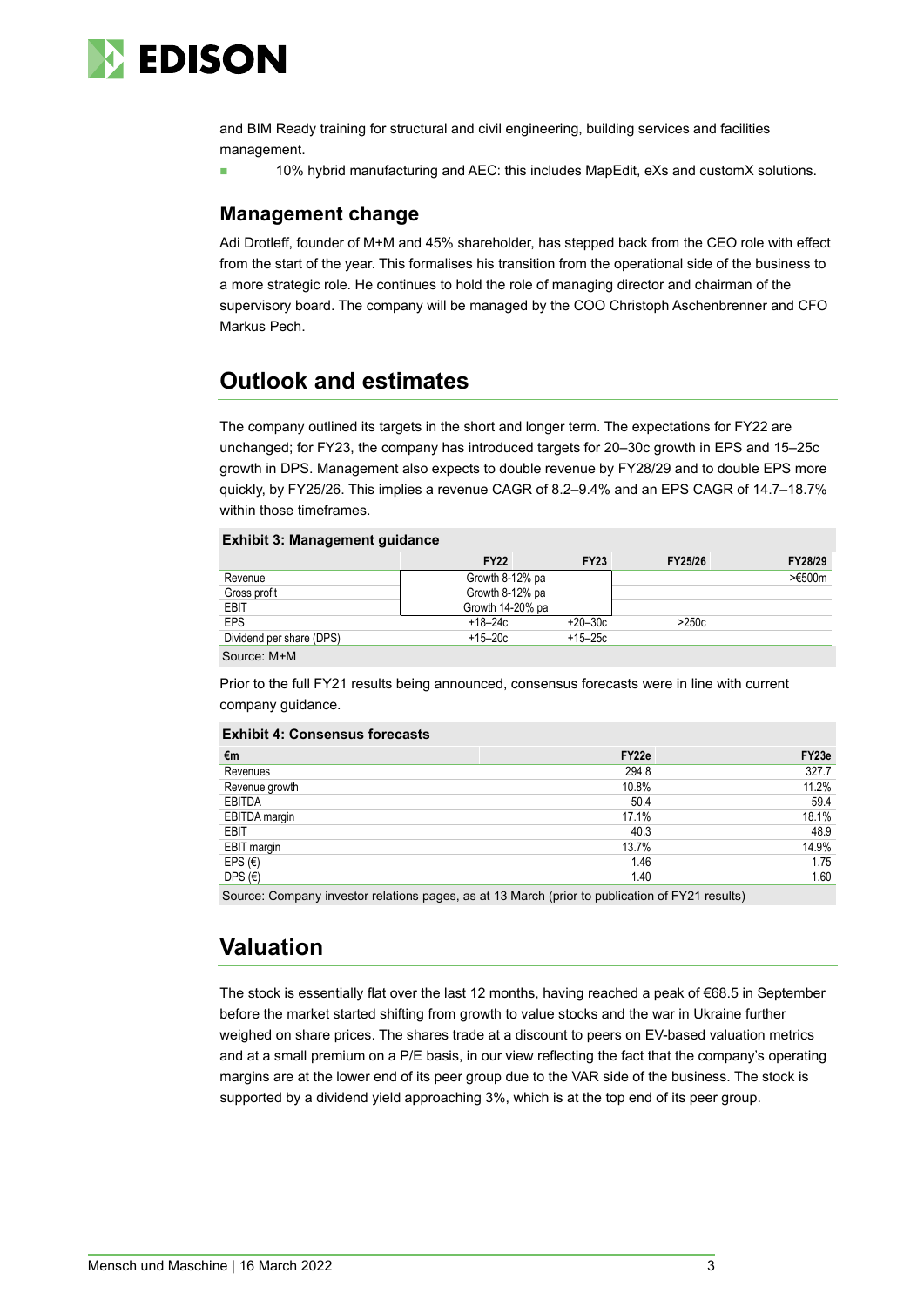

### **Exhibit 5: Peer valuation metrics**

| Company              | Quoted     | <b>Share</b> | Market  | EV(m)  | EV/Sales (x) |           | EV/EBIT(x) |           | P/E(x) |           | Div yield |           | <b>EBIT margin</b> |           |
|----------------------|------------|--------------|---------|--------|--------------|-----------|------------|-----------|--------|-----------|-----------|-----------|--------------------|-----------|
|                      | ccy        | price        | cap(m)  |        | CY           | <b>NY</b> | CY         | <b>NY</b> | CY     | <b>NY</b> | CY        | <b>NY</b> | CY                 | <b>NY</b> |
| MENSCH UND MASCHINE* | <b>EUR</b> | 54.3         | 921     | 913    | 3.1          | 2.8       | 22.6       | 18.7      | 37.2   | 31.0      | 2.6%      | 2.9%      | 13.7%              | 14.9%     |
| AVEVA GROUP          | GBp        | 2529         | 7,626   | 8.260  | 6.8          | 6.2       | 22.        | 20.4      | 24.2   | 22.0      | .5%       | .6%       | 30.0%              | 30.6%     |
| <b>CENIT</b>         | <b>EUR</b> | 11.5         | 96      | 79     | 0.5          | 0.5       | 9.7        | 8.8       | 20.3   | 14.9      | 3.9%      | 4.4%      | 5.0%               | 5.2%      |
| <b>NEMETSCHEK</b>    | <b>EUR</b> | 73.6         | 8.558   | 8.471  | 11.2         | 10.0      | 45.9       | 39.3      | 59.2   | 51.0      | 0.5%      | 0.5%      | 24.5%              | 25.6%     |
| <b>AUTODESK</b>      | USD        | 192.3        | 42.303  | 43.167 | 8.5          | 7.4       | 23.4       | 19.4      | 28.4   | 23.5      | 0.0%      | 0.0%      | 36.2%              | 38.1%     |
| DASSAULT SYSTEMES    | <b>EUR</b> | 41.6         | 55.807  | 56.335 | 10.5         | 9.5       | 34.4       | 30.9      | 42.3   | 38.5      | 0.4%      | 0.5%      | 30.5%              | 30.8%     |
| <b>HEXAGON</b>       | <b>SEK</b> | 124.6        | 325.088 | 32.899 | 6.7          | 6.2       | 22.9       | 20.8      | 27.7   | 25.1      | 1.0%      | $1.2\%$   | 29.2%              | 29.8%     |
| <b>PTC</b>           | USD        | 103.9        | 12.156  | 13.300 | 6.9          | 6.2       | 19.2       | 17.5      | 24.0   | 20.6      | $0.0\%$   | 0.0%      | 36.0%              | 35.4%     |
| Average              |            |              |         |        | 7.3          | 6.6       | 25.5       | 22.4      | 32.9   | 28.7      | 1.1%      | 1.2%      | 27.3%              | 27.9%     |
| Median               |            |              |         |        | 6.9          | 6.2       | 22.9       | 20.4      | 27.7   | 23.5      | 0.5%      | 0.5%      | 30.0%              | 30.6%     |

Source: Refinitiv (as at 14 March). Note: \*M+M forecasts are on a reported basis, whereas peer forecasts may contain adjustments for items such as share-based payments and exceptional items that result in higher EBIT margins and EPS.